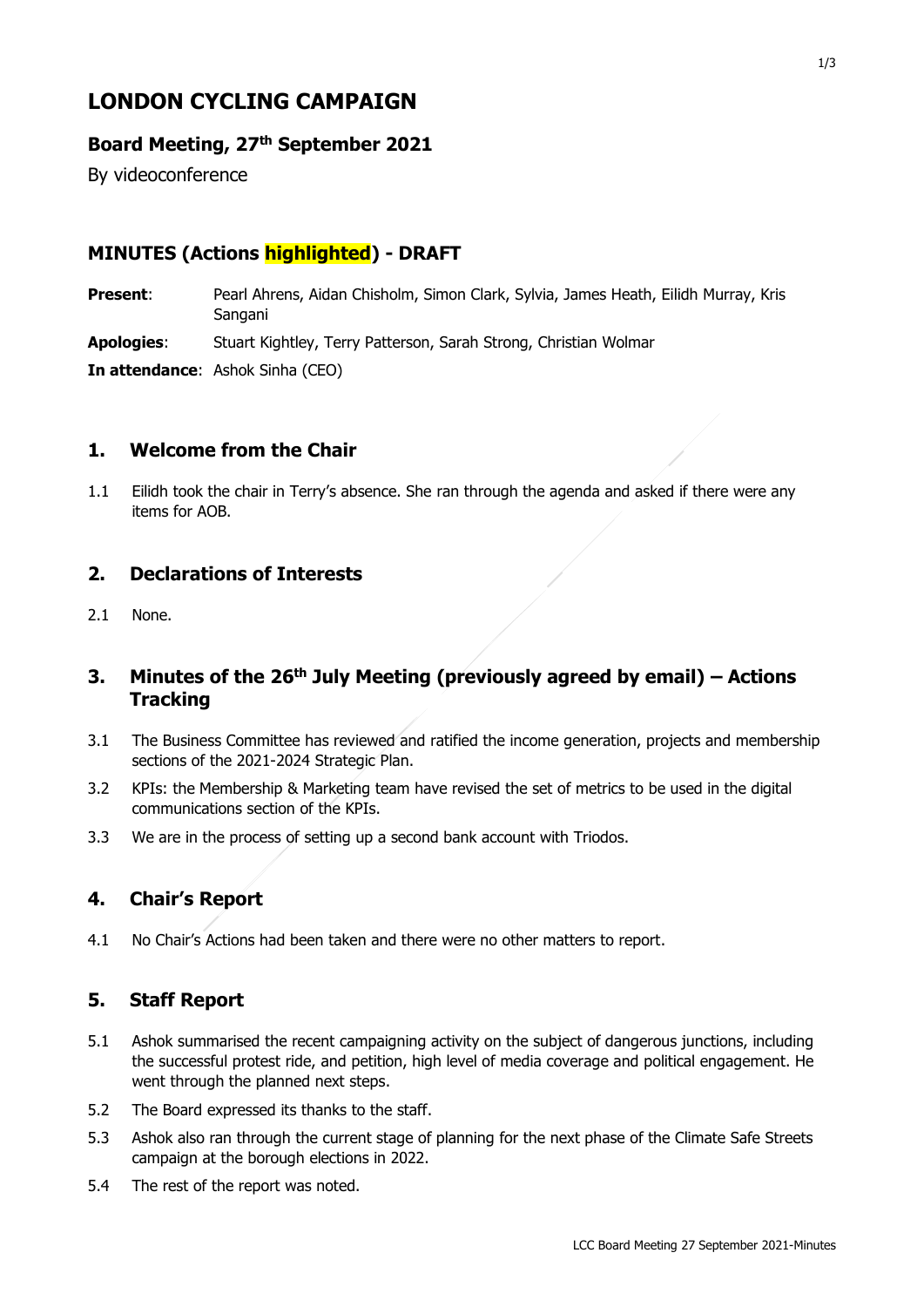#### **6. Reports from Committee Chairs**

- 6.1 Reports from committee chairs were noted.
- 6.2 James mentioned that two trustees had had to step down from the Business Committee, leaving just Simon and himself. He asked for one, ideally two more trustees to join the committee.
- 6.3 Kris also mentioned that the HR committee was now down to two trustees (from three) and needs more members.

### **7. Finances**

- 7.1 The Treasurer, Simon, ran through outcomes of the Business Committee's recent Month 5 review of finances, saying:
	- We are ahead of budget, year-to-date, although mainly because of reduced costs; income is slightly down against budget.
	- The main area of uncertainty is fundraising and partnerships, but the staff team remain confident that the plans in place will enable us to hit budget.
	- Covid-19 has hampered the recruitment of patrons but a new plan is in process to address this.
	- Gift Aid remains broadly on track.
	- Cash is roughly on budget (noting that we still hold a fair amount or unearned income).

### **8. Diversity & Inclusion (D&I)**

- 8.1 D&I Statement: this was ratified subject to a copy edit to correct grammatical errors, which Eilidh volunteered to do.
- 8.2 It was also agreed that, following the search process conducted by the D&I Working Group, two BAME co-optees would be appointed the Board at its next meeting (i.e. the first one after the AGM).

#### **Actions:**

- Eilidh to copy edit the statement, sending the final version to staff for posting on the website.
- Ashok to edit "anti-racist" and age bits.
- Eilidh and Kris to meet potential co-optees ahead of time, to discuss their membership of the Board.

#### **9. Policy Forum & Infrastructure Advisory Panel**

- 9.1 Ashok reported that C&AM had ratified the following new approach to LCC high level policy-making :
	- $\bullet$  Because our fundamental policy set is mature, we no longer need a standing committee i.e. the Policy Forum - to regularly meet and discuss policy.
	- We will in future adopt a commissioning approach by staff and/or C&AM (e.g. as we did with Micromobility)
	- We will also seek more partnerships with other bodies (e.g. the Active Travel Academy) to discuss developments in the sector.
	- We will also seek to work with partners to put on symposia, roundtables or such like, to enable activists and specialists to come together to discuss the latest thinking and hot topics.
	- Whilst all this happens, the Policy Forum will be stood down until a motion to wrap it up can be tabled at the 2022 AGM (noting that it was created by an AGM resolution in 2011).